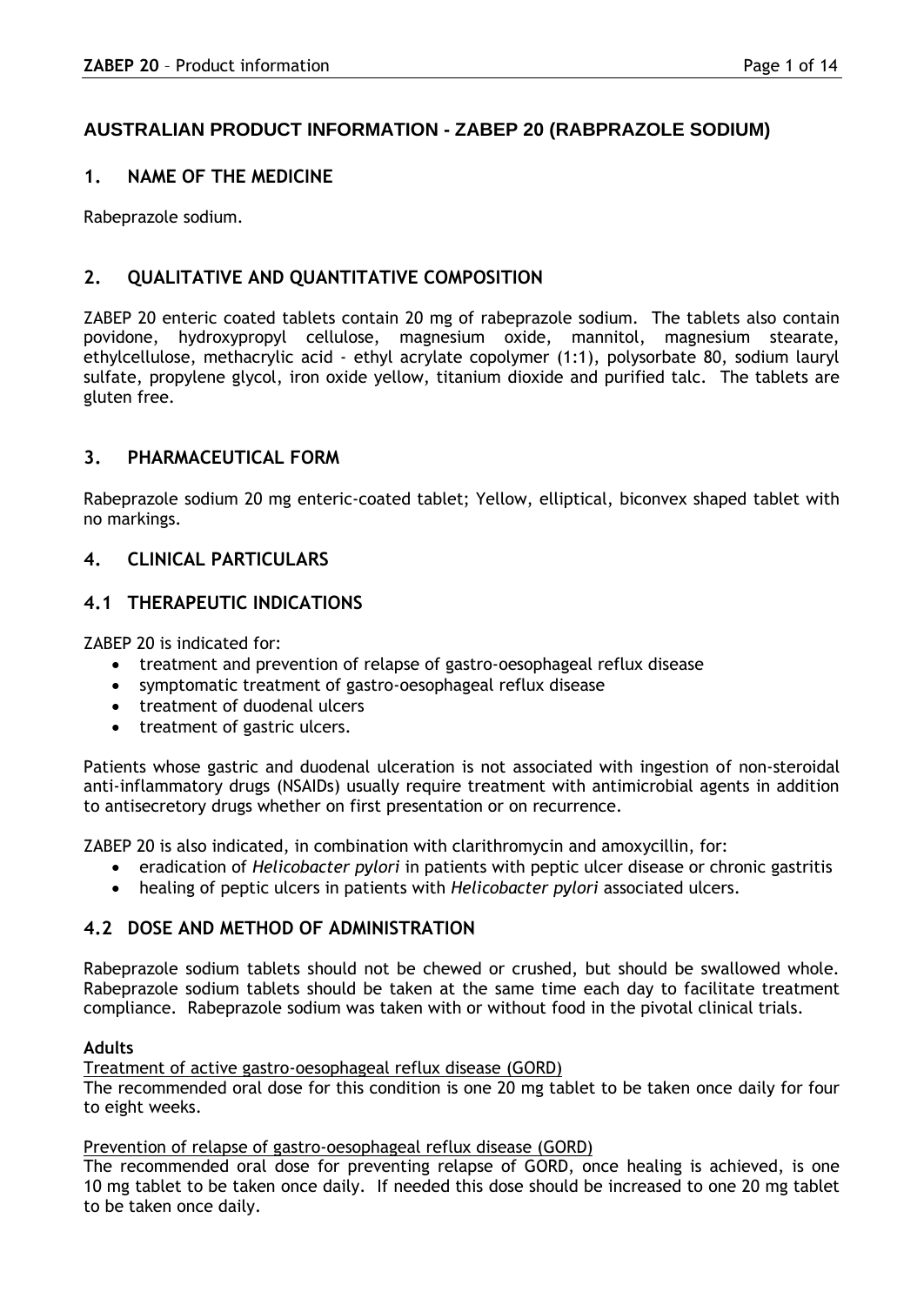### Symptomatic treatment of gastro-oesophageal reflux disease (GORD)

Treatment should commence at 10 mg once daily in patients without oesophagitis. If no response, the dose should be increased to 20 mg once daily for four weeks. If symptom control has not been achieved within four weeks, the patient should be further investigated.

Once symptoms have resolved, subsequent symptom control can be achieved using an on-demand regimen of one 10 mg tablet to be taken once daily, when needed. (see **Section 4.4 Special Warnings and Precautions for Use**).

### Treatment of active duodenal ulcer and gastric ulcer

The recommended oral dose for both duodenal ulcer and gastric ulcer is one 20 mg tablet to be taken once daily.

Some patients with duodenal ulcer may respond to one 10 mg tablet taken once daily.

Most patients with active duodenal ulcer heal within four weeks. However a few patients may require an additional four weeks of therapy to achieve healing.

Most patients with gastric ulcer heal within six weeks. However, again a few patients may require an additional six weeks of therapy to achieve healing.

### Eradication of *H. pylori*:

Patients with gastro-duodenal ulcers or chronic gastritis due *to H. pylori* infection should be treated with: rabeprazole sodium 20 mg twice daily + clarithromycin 500 mg twice daily and amoxycillin 1 g twice daily for seven days.

Eradication of *H. pylori* with this regimen has been shown to result in the healing of duodenal or gastric ulcers without the need for continued ulcer therapy.

#### **Use in children**

Rabeprazole sodium is not recommended for use in children as there is no experience of its use in this group.

#### **Use in elderly patients**

No dosage adjustment is necessary in elderly patients.

#### **Use in patients with hepatic or renal impairment**

No dosage adjustment is necessary for patients with renal impairment. Patients with mild to moderate hepatic impairment experience higher exposure to rabeprazole at a given dose than do healthy patients. Caution should be exercised in patients with severe hepatic impairment (see **Section 4.4 Special Warnings and Precautions for Use**).

There are no data on the use of rabeprazole sodium in combination with antibiotic regimens in patients with renal or hepatic impairment.

ZABEP 20 tablets are available in a 20 mg strength only. Should a 10 mg strength be required other rabeprazole sodium tablets are available.

# **4.3 CONTRAINDICATIONS**

ZABEP 20 is contraindicated in patients with known hypersensitivity to rabeprazole sodium, proton pump inhibitors, or any ingredient of this product.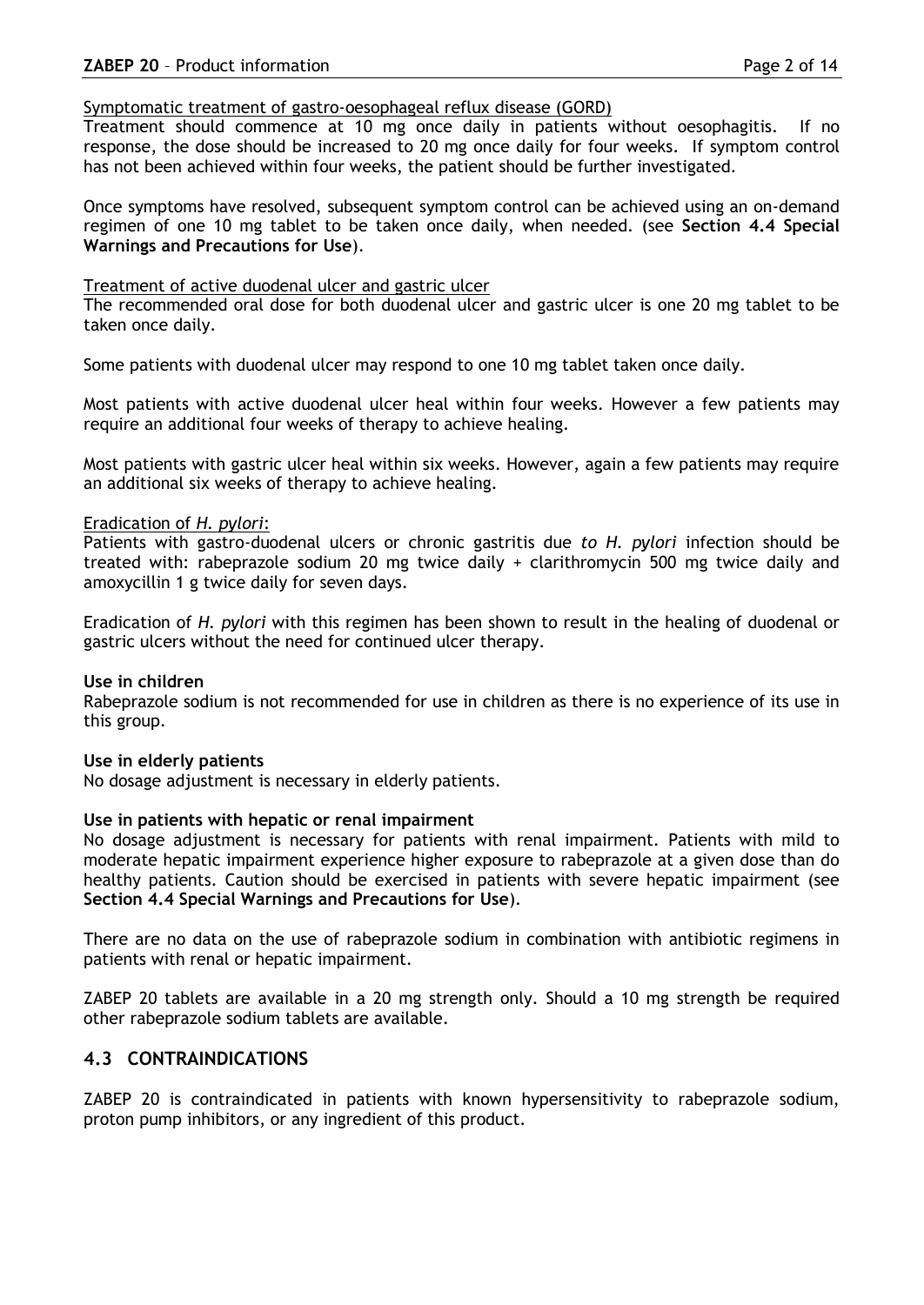# **4.4 SPECIAL WARNINGS AND PRECAUTIONS FOR USE**

Symptomatic response to therapy with rabeprazole sodium does not preclude the presence of gastric malignancy, therefore the possibility of malignancy should be excluded prior to commencing treatment with rabeprazole sodium.

Patients using an on-demand regimen for symptomatic GORD should be further reviewed and/or investigated if symptoms persist beyond 6 months.

# **Acute Interstitial Nephritis**

Acute interstitial nephritis has been observed in patients taking proton-pump inhibitors (PPIs) including rabeprazole sodium. Acute interstitial nephritis may occur at any point during PPI therapy and is generally attributed to an idiopathic hypersensitivity reaction. Discontinue rabeprazole sodium if acute interstitial nephritis develops.

# **Cyanocobalamin (vitamin B-12) Deficiency**

Daily treatment with acid-suppressing medicines over a long period of time (e.g. longer than 3 years) may lead to malabsorption of cyanocobalamin (vitamin B-12) caused by hypo- or achlorhydria.

# **Hypomagnesemia**

Hypomagnesemia, symptomatic and asymptomatic, has been reported rarely in patients treated with PPIs. Serious adverse events include tetany, arrhythmias, and seizures. In most patients, treatment of hypomagnesemia required magnesium replacement and discontinuation of the PPI.

For patients expected to be on prolonged treatment or who take PPIs with medications such as digoxin or drugs that may cause hypomagnesemia (e.g. diuretics). Health care professionals may consider monitoring magnesium levels prior to initiation of PPI treatment and then periodically while treatment continues (see **Section 4.8 ADVERSE REACTIONS (UNDESIRABLE EFFECTS)**).

# **Fractures**

Observational studies suggest that proton pump inhibitor (PPI) therapy may be associated with an increased risk for osteoporosis-related fractures of the hip, wrist, or spine. The risk of fracture was increased in patients who received high-dose, and long-term PPI therapy (a year or longer).

# **Concomitant use of Rabeprazole with Methotrexate**

Literature suggests that concomitant use of PPIs with methotrexate (primarily at high dose; see methotrexate prescribing information) may elevate and prolong serum levels of methotrexate and/or its metabolite, possibly leading to methotrexate toxicities. In such high-doses methotrexate administration, a temporary withdrawal of the PPI may be considered in some patients.

# **Clostiridium difficile**

Treatment with proton pump inhibitors may possibly increase the risk of gastrointestinal infections such as Clostridium difficile.

# **Subacute cutaneous lupus erythematosus**

Subacute cutaneous lupus erythematosus (SCLE) has been reported with the use of PPIs. If lesions occur, especially in sun-exposed areas of the skin, and if accompanied by arthralgia, the patient should seek medical help promptly and the health care professional should consider stopping rabeprazole. The occurrence of SCLE with previous PPI treatment may increase the risk of SCLE with other PPIs.

# **Fundic gland polyps**

As with other PPIs, long-term use of rabeprazole is associated with an increased risk of fundic gland polyps (see **Section 4.8 ADVERSE EFFECTS (UNDESIRABLE EFFECTS), Post-marketing experience**). Patients with large or ulcerated polyps may be at risk of gastrointestinal bleeding or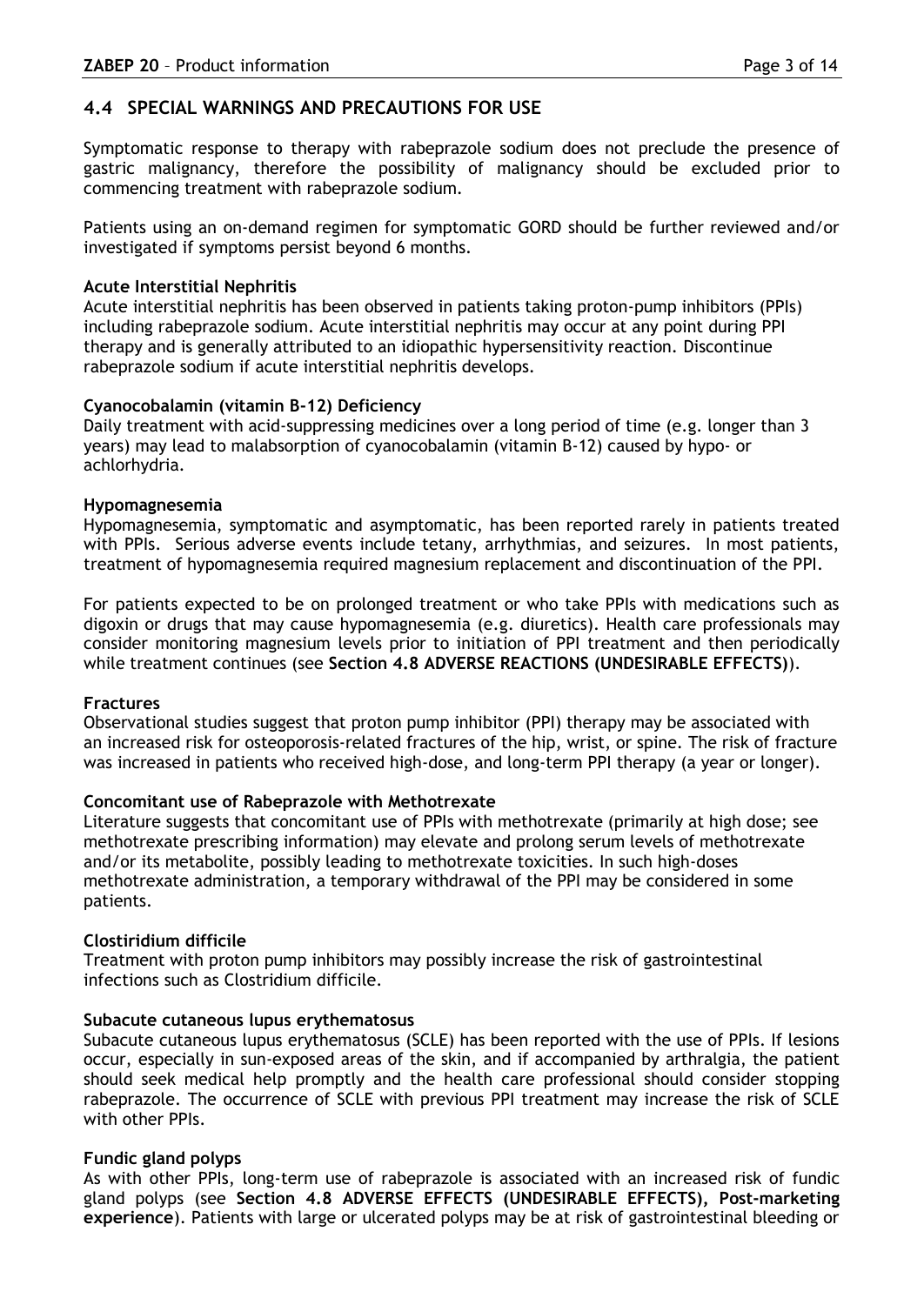small intestinal blockage. Use the lowest dose and shortest duration of PPI therapy appropriate to the condition being treated

# **Use in patients with hepatic impairment.**

No dosage adjustment is necessary for patients with hepatic impairment. While no evidence of significant drug related safety problems was observed in patients with hepatic impairment, it is advised to exercise caution when treatment with rabeprazole sodium is first initiated in patients with severe hepatic dysfunction (see **Section 4.2 DOSE AND METHOD OF ADMINISTRATION**).

### **Use in the elderly**

### Refer to **Section 4.2 DOSE AND METHOD OF ADMINISTRATION - Use in Elderly Patients** and **Section 5.2 PHARMACOKINETIC PROPERTIES - Geriatrics.**

### **Paediatric Use**

Rabeprazole sodium is not recommended for use in children as there is no experience of its use in this group.

### **Effects on laboratory tests**

PPI-induced decreases in gastric acidity may lead to increases in serum chromogranin A (CgA) levels, which may lead to erroneous interpretations of laboratory results in investigations for neuroendocrine tumors. To avoid this interference, temporarily stop rabeprazole treatment at least 14 days before assessing CgA levels and consider repeating the test if initial CgA levels are high.

# **4.5 INTERACTIONS WITH OTHER MEDICINES AND OTHER FORMS OF INTERACTIONS**

### **Effect of rabeprazole sodium on other drugs – demonstrated interactions**

*In vitro* studies with human liver microsomes indicated that rabeprazole is metabolised by isoenzymes of CYP450 (CYP2C19 and CYP3A4).

Cyclosporin: *In vitro* incubations employing human liver microsomes indicated that rabeprazole inhibited cyclosporin metabolism with an IC50 of 62 micromolar, a concentration that is over 50 times higher than the Cmax in healthy volunteers following 14 days dosing with 20 mg rabeprazole sodium. Although *in vitro* studies may not always be predictive of an *in vivo* status these findings indicate that no interaction is expected between rabeprazole and cyclosporin.

Digoxin: A 22% increase in trough digoxin levels was observed in normal subjects given both drugs concomitantly.

Ketoconazole: A 33% decrease in ketoconazole levels was observed in normal subjects given both drugs concomitantly.

Atazanavir: co-administration of atazanavir with other proton pump inhibitors resulted in a substantial reduction in atazanavir exposure. The absorption of atazanavir is pH dependent. Therefore, rabeprazole should not be co-administered with atazanavir.

Methotrexate: case reports, published population pharmacokinetic studies, and retrospective analyses suggest that concomitant administration of PPIs and methotrexate (primarily at high dose; see methotrexate prescribing information) may elevate and prolong serum levels of methotrexate and/or its metabolite hydroxymethotrexate. However, no formal drug interaction studies of methotrexate with PPIs have been conducted.

Mycophenolate mofetil: co-administration of proton-pump inhibitors with mycophenolate mofetil in healthy and transplant patients has been reported to reduce the exposure to the active metabolite, mycophenolic acid. This is possibly due to a decrease in mycophenolate mofetil solubility at an increased gastric pH. The clinical relevance of reduced mycophenolic acid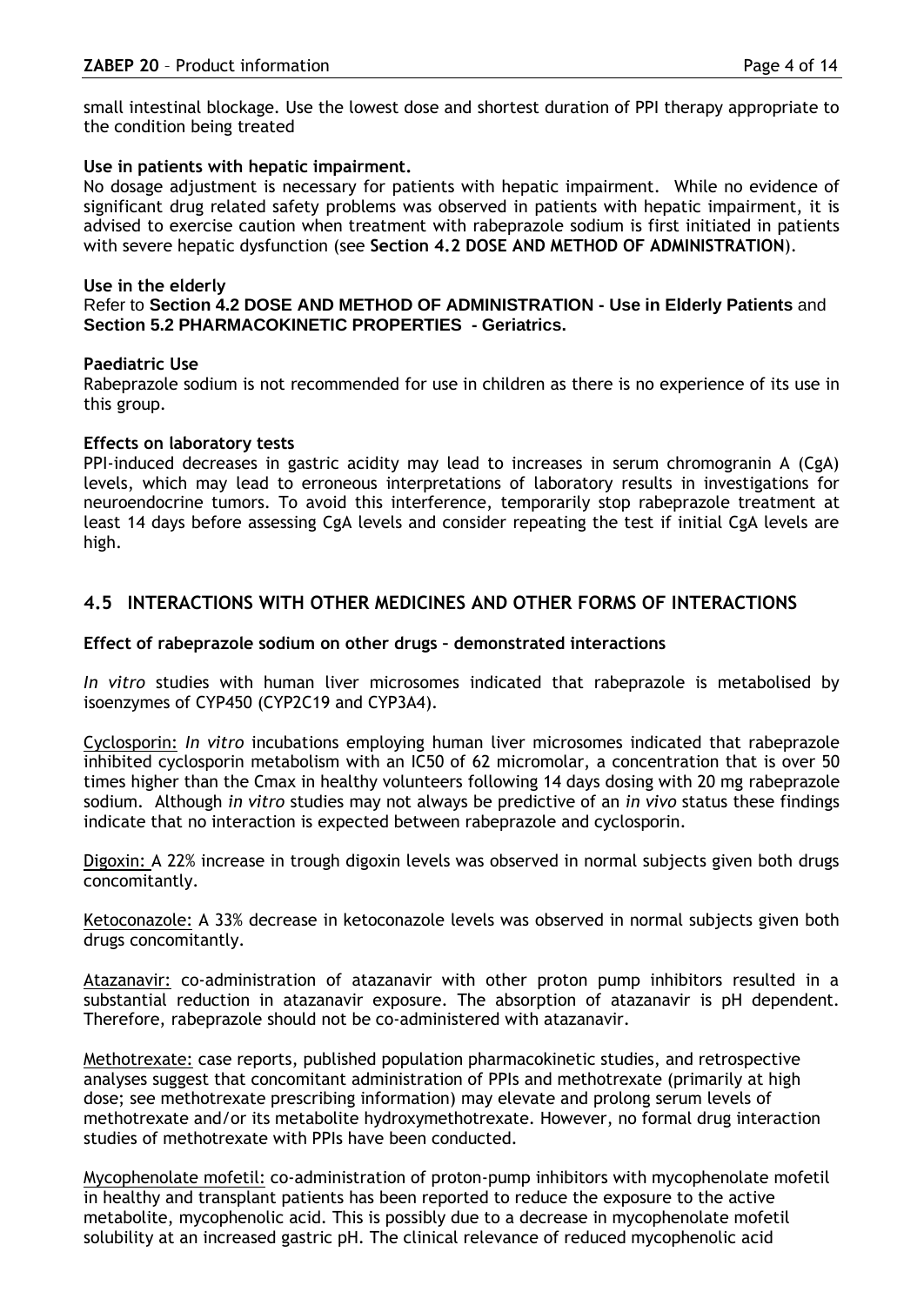exposure on organ rejection has not been established in transplant patients receiving protonpump inhibitors and mycophenolate mofetil. Use rabeprazole sodium with caution in transplant patients receiving mycophenolate mofetil.

Clopidogrel: Clopidogrel is metabolised to its active metabolite by CYP2C19. Inhibition of CYP2C19 by rabeprazole would be expected to result in reduced drug levels of the active metabolite of clopidogrel and a reduction in its antiplatelet activity and therefore its clinical efficacy. Concomitant use of rabeprazole with clopidogrel should be discouraged.

Patients may need to be monitored when these drugs are taken together with rabeprazole sodium.

# **Effect of rabeprazole sodium on other drugs – theoretical interactions**

Rabeprazole sodium produces sustained inhibition of gastric acid secretion. An interaction with compounds whose absorption depends on gastric pH may occur due to the magnitude of acid suppression seen with rabeprazole sodium.

# **Effect of rabeprazole sodium on other drugs – potential interactions that have been excluded**

Studies in healthy subjects have shown that rabeprazole sodium does not have clinically significant interactions with other drugs metabolised by the CYP450 system. These studies included the drugs warfarin and theophylline (as single oral doses), phenytoin (as a single intravenous dose with supplemental oral dosing), diazepam (as a single intravenous dose) and amoxycillin (as single and multiple oral doses).

Taking rabeprazole sodium with antacids produces no clinically relevant changes in rabeprazole concentrations.

Plasma concentrations of rabeprazole and the active metabolite of clarithromycin are increased by 24% and 50% respectively during concomitant administration. This is considered to be a useful interaction during H. pylori eradication.

# **4.6 FERTILITY, PREGNANCY AND LACTATION**

# **Effects on fertility**

Rabeprazole at intravenous doses up to 30 mg/kg/day (plasma AUC of 8.8 g.hr/mL, about 10 times the human exposure at 20 mg/day) was found to have no effect on fertility and reproductive performance of male and female rats.

# **Use in pregnancy (Category B1<sup>1</sup> )**

Teratology studies have been performed in rats at intravenous doses up to 50 mg/kg/day (plasma AUC of 11.8 µg.hr/mL, about 13 or 6.5 times the human exposure at 20 mg/day and 40mg/day respectively), and rabbits at intravenous doses up to 30 mg/kg/day (plasma AUC of 7.3 µg.hr/mL, about 8 or 4 times the human exposure at 20 mg/day and 40mg/day respectively) and have revealed no evidence of impaired fertility or harm to the foetus due to rabeprazole. There are no adequate and well-controlled studies in pregnant women and post-marketing experience is very limited. Rabeprazole sodium should be used in pregnancy only if the potential benefit justifies the potential risk to the foetus.

# **Use in lactation**

Following intravenous administration of <sup>14</sup>C-labelled rabeprazole to lactating rats, radioactivity in milk reached levels that were about 2- to 7-fold higher than levels in the blood. Administration of rabeprazole to rats in gestation and during lactation at doses of 400 mg/kg/day (about 195-or

 $<sup>1</sup>$  Drugs which have been taken by only a limited number of pregnant women and women of childbearing age, without an increase in</sup> the frequency of malformation or other direct or indirect harmful effects on the human fetus having been observed. Studies in animals have not shown evidence of an increased occurrence of fetal damage.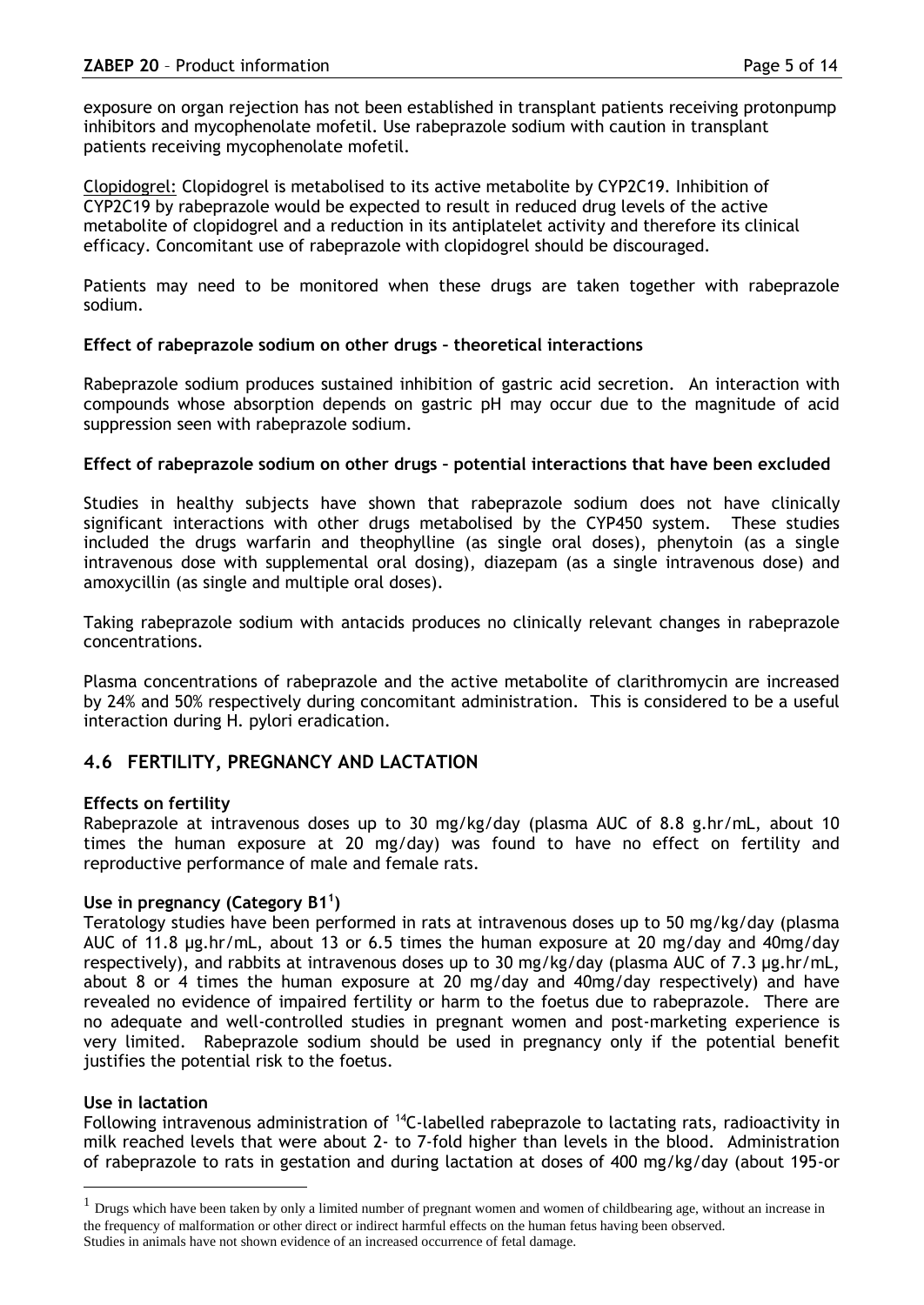85-times a 20 mg or 40 mg human dose based on mg/m<sup>2</sup>) resulted in decreases in body weight gain of the pups.

It is not known whether rabeprazole is excreted in human breast milk and there are no studies in lactating women. Since many drugs are excreted in milk and because of the potential for adverse reactions to nursing infants from rabeprazole, a decision should be made to discontinue nursing or discontinue the drug, taking into account the importance of the drug to the mother.

# **4.7 EFFECTS ON ABILITY TO DRIVE AND USE MACHINES**

The effects of this medicine on a person's ability to drive and use machines were not assessed as part of its registration.

# **4.8 ADVERSE EFFECTS (UNDESIRABLE EFFECTS)**

Throughout this section, adverse reactions are presented. Adverse reactions are adverse events that were considered to be reasonably associated with the use of rabeprazole based on the comprehensive assessment of the available adverse event information.

# **Clinical Trials**

Rabeprazole sodium was generally well tolerated during clinical trials. The observed side effects have generally been mild or moderate and transient in nature. In the majority of cases, the incidence of the adverse events in the rabeprazole sodium treatment group was equal to or less than that observed in the placebo control treatment group.

Only headaches, diarrhoea, abdominal pain, asthenia, flatulence, rash and dry mouth have been associated with the use of rabeprazole sodium.

The adverse events, which may or may not be causally related to rabeprazole sodium, reported in clinical trials are listed below in descending order of frequency.

# **Common (> 1% and < 10%)**

Nervous System: headache, dizziness.

Gastrointestinal: diarrhoea, nausea, abdominal pain, flatulence, vomiting, constipation, Fundic gland polyps (benign).

Respiratory: rhinitis, pharyngitis, cough.

Musculoskeletal: non-specific pain, back pain, myalgia.

Skin: rash.

Other: asthenia, flu-like syndrome, infection, insomnia, chest pain.

**Uncommon (≥ 0.1% and < 1%)**  Gastrointestinal: dyspepsia, eructation, dry mouth.

Respiratory: sinusitis, bronchitis.

Musculoskeletal: arthralgia, leg cramps.

Urinary: urinary tract infection.

Other: fever, nervousness, somnolence, chills, peripheral oedema.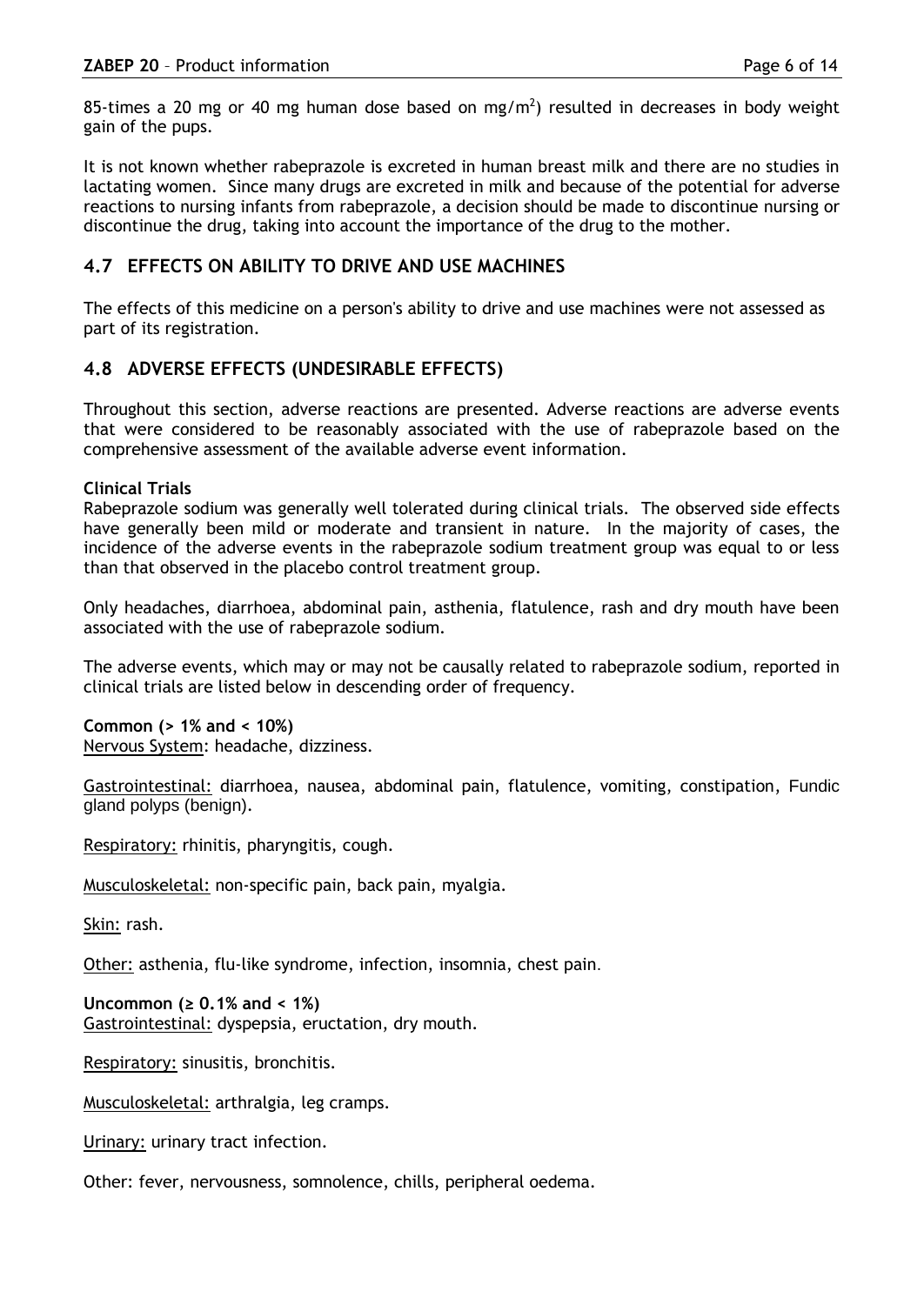#### **Rare (≥ 0.01% and < 0.1%)**

Gastrointestinal: anorexia, gastritis, weight gain, stomatitis.

Skin: pruritis, sweating.

Special Senses: vision or taste disturbances.

Haematologic: leucocytosis.

Other: depression.

### **Post-Marketing Experience**

In addition to the adverse reactions reported during clinical studies and listed above, the following adverse reactions have been reported during post-marketing experience.

Erythema and rarely bullous reactions, urticarial skin eruptions and acute systemic allergic reactions, for example facial swelling, hypotension and dyspnoea have been reported in patients treated with rabeprazole. These usually resolved after discontinuation of therapy.

Erythema multiforme, interstitial nephritis, gynaecomastia, myalgia and potential allergic reactions including anaphylactic reactions have been reported rarely. Blood dyscrasias including thrombocytopenia, neutropenia, leukopenia, pancytopenia, agranulocytosis and bicytopenia have been reported rarely. Hypomagnesemia has also been reported rarely.

There have also been reports of increased hepatic enzymes and serious hepatic dysfunction such as hepatitis and jaundice. Rare reports of hepatic encephalopathy have been received in patients with underlying cirrhosis.

There have been very rare reports of toxic epidermal necrolysis (TEN) and Stevens-Johnson syndrome and bullous rashes including subacute cutaneous lupus erythematosus.

There have been post-marketing reports of bone fractures and post-marketing reports of subacute cutaneous lupus erythematosus (SCLE) and fundic gland polyps (see **Section 4.4 SPECIAL WARNINGS AND PRECAUTIONS FOR USE**).

#### Gastrointestinal disorders

Frequency not known: Withdrawal of long-term PPI therapy can lead to aggravation of acidrelated symptoms and may result in rebound acid hypersecretion.

#### **Reporting suspected adverse effects**

Reporting suspected adverse reactions after registration of the medicinal product is important. It allows continued monitoring of the benefit-risk balance of the medicinal product. Healthcare professionals are asked to report any suspected adverse reactions at www.tga.gov.au/reportingproblems.

# **4.9 OVERDOSE**

Experience to date with deliberate or accidental overdose is limited. The maximum established exposure has not exceeded 60 mg twice daily, or 160 mg once daily. Effects are generally minimal, representative of the known adverse event profile, and reversible without further medical intervention. No specific antidote is known. Rabeprazole is extensively protein bound and is therefore not readily dialysable. As in any case of overdose, treatment should be symptomatic and general supportive measures should be used.

For information on the management of overdose, contact the Poison Information Centre on 131126 (Australia).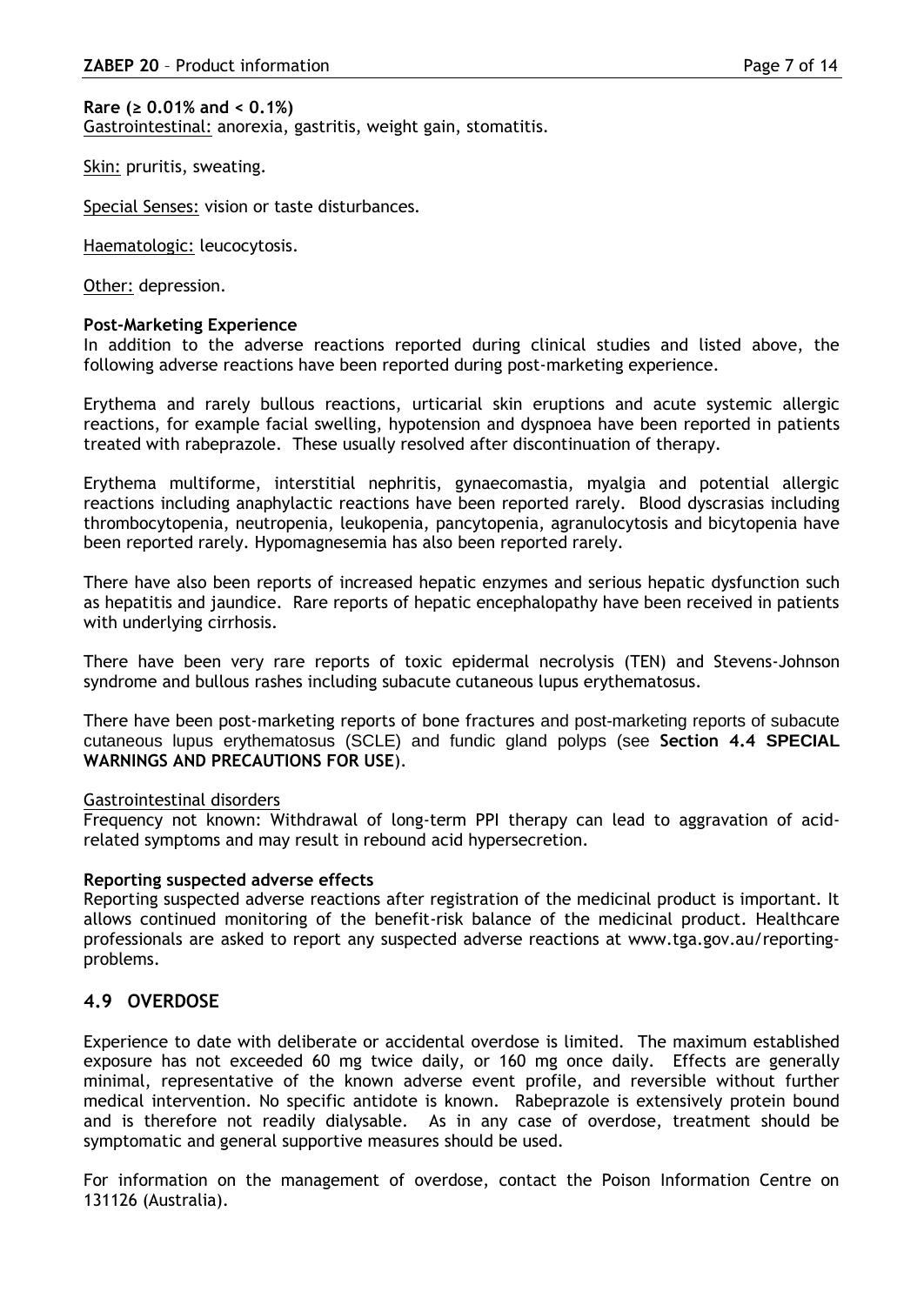# **5. PHARMACOLOGICAL PROPERTIES**

# **5.1 PHARMACODYNAMIC PROPERTIES**

#### **Mechanism of Action**

Rabeprazole sodium suppresses gastric acid secretion by the specific inhibition of the H+/K+- ATPase enzyme (proton pump) at the secretory surface of the gastric parietal cell thereby blocking the final step of acid production. This effect is dose-related and leads to inhibition of both basal and stimulated acid secretion irrespective of the stimulus. Animal studies indicate that after administration, rabeprazole rapidly disappears from both the plasma and gastric mucosa.

### Anti-secretory activity

Oral administration of a 20 mg dose of rabeprazole sodium provides rapid and effective reduction of gastric acid secretion. The onset of the anti-secretory effect occurs within one hour with the maximum effect occurring within two to four hours. Inhibition of basal and food-stimulated acid secretion 23 hours after the first dose of rabeprazole sodium is 69% and 82% respectively, and the duration of inhibition lasts up to 48 hours. The duration of pharmacodynamic action is much longer than the pharmacokinetic half-life (approximately one hour) would predict. This effect is probably due to the prolonged binding of rabeprazole to the parietal H<sup>+</sup>/K<sup>+</sup>-ATPase enzyme. The inhibitory effect of rabeprazole sodium on acid secretion increases slightly with repeated once daily dosing, achieving steady state inhibition after three days. When the drug is discontinued, secretory activity normalises over 2 to 3 days.

### Helicobacter pylori

Is associated with duodenal and gastric ulcer disease in approximately 95% and 70% of patients respectively. *H. pylori* is implicated as a major contributing factor in the development of gastritis and ulcers in such patients. Recent evidence also suggests a causative link between *H. pylori* and gastric carcinoma. *H. pylori* eradication therapy is appropriate in most patients with duodenal and gastric ulcer where the latter is not caused by nonsteroidal anti-inflammatory drug (NSAID) ingestion (see **Section 4.2 DOSE AND METHOD OF ADMINISTRATION**).

#### Serum gastrin effects

In clinical studies, patients were treated once daily with 10 or 20 mg rabeprazole sodium for up to 12 months duration. Serum gastrin levels increased during the first 2 to 8 weeks reflecting the inhibitory effects on acid secretion. Gastrin values returned to pre-treatment levels, usually within 1 to 2 weeks after discontinuation of therapy. In a maintenance study, which was subsequently extended up to 5 years duration, serum gastrin levels were only modestly raised in most patients.

# Enterochromaffin-like (ECL) cell effects

Increased serum gastrin secondary to antisecretory agents stimulates proliferation of gastric ECL cells which, over time, may result in ECL cell hyperplasia in rats and mice and gastric carcinoids in rats, especially females (see **Section 5.3 PRECLINICAL SAFETY DATA, Carcinogenicity**).

In over 400 patients treated with rabeprazole sodium(10 or 20 mg/day) for up to one year, the incidence of ECL cell hyperplasia increased with time and dose, which is consistent with the pharmacological action of the proton pump inhibitor. No patient developed the adenomatoid, dysplastic or neoplastic changes of ECL cells in the gastric mucosa. No patient developed the carcinoid tumours observed in rats.

# **Clinical trials**

At the time of registration, more than 3000 patients in the US, Europe and Japan had received rabeprazole sodium in both controlled and uncontrolled clinical studies.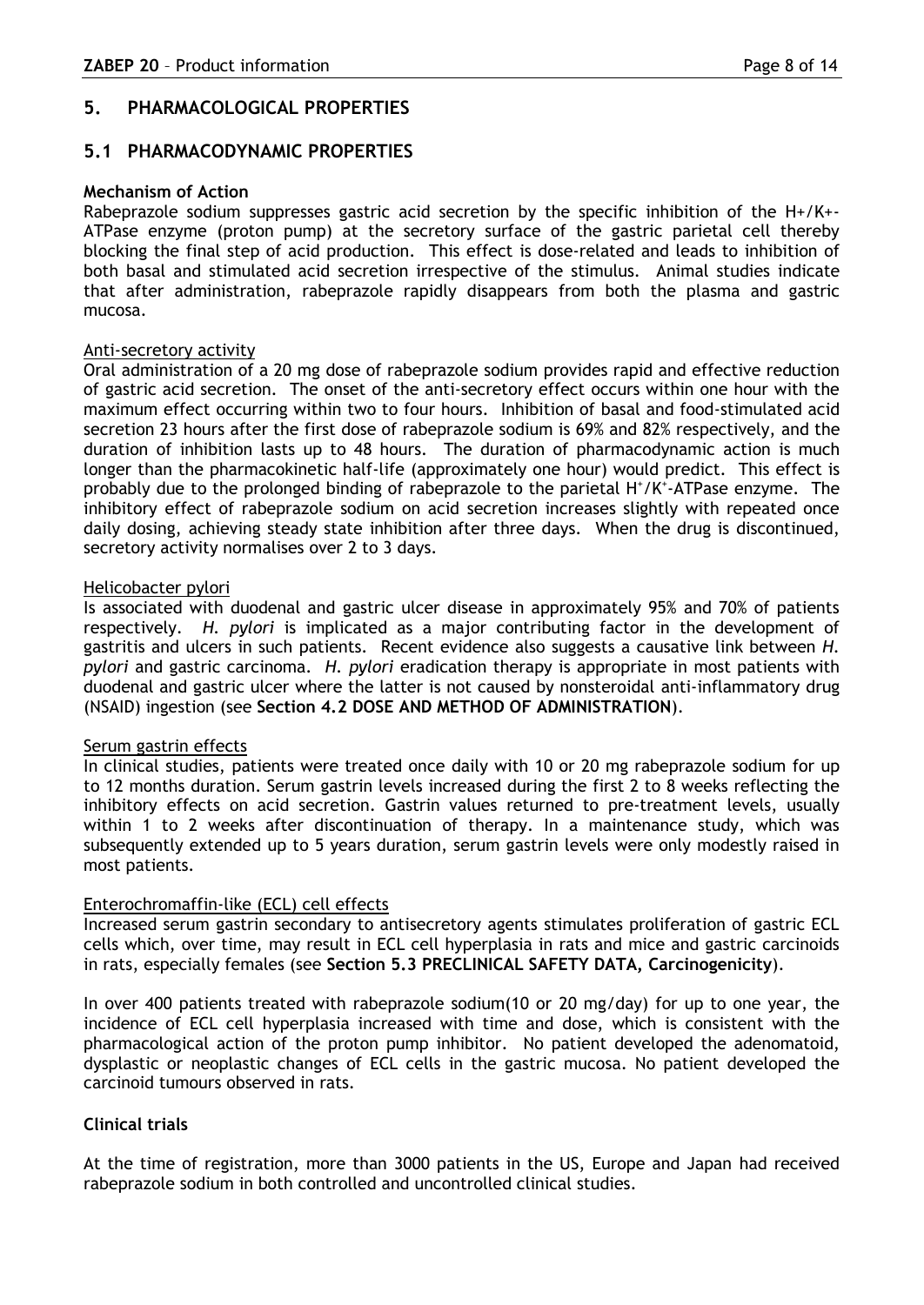The efficacy of rabeprazole sodium was assessed in nine double-blind, controlled, randomised, parallel group primary efficacy trials in patients with duodenal ulcer, gastric ulcer and gastrooesophageal reflux disease. Three trials were conducted in each indication, a placebo controlled study and comparative studies with either ranitidine or omeprazole. In all these studies the primary efficacy variable used was ulcer or ulcerative GORD healing rates as determined by endoscopic examination.

A further three clinical trials were conducted to establish efficacy of rabeprazole sodium in the long-term prevention of relapse of gastro-oesophageal reflux disease. Two studies were placebo controlled, whilst the other was actively controlled with omeprazole. In all three studies the primary efficacy variable used was the continued absence of oesophageal erosions or ulcerations as determined by endoscopic examination.

# **Treatment of erosive or ulcerative gastro-oesophageal reflux disease (GORD)**

In the placebo-controlled study, 103 patients were treated for up to eight weeks either with placebo or rabeprazole sodium 10, 20 or 40 mg once daily (od). Rabeprazole sodium was significantly superior to placebo in producing endoscopic healing after four and eight weeks of treatment (p<0.001).

Rabeprazole sodium 20 mg once daily was also significantly more effective than placebo in terms of symptom relief, providing complete resolution of heartburn frequency, daytime heartburn severity, and decreasing the amount of antacid taken per day after four and eight weeks of treatment.

Rabeprazole sodium 20 mg once daily was statistically superior to ranitidine 150 mg four times per day with respect to the percentage of patients healed at endoscopy and in symptom relief. Rabeprazole sodium was also significantly more effective than ranitidine in terms of providing complete resolution of heartburn frequency, and daytime and night-time heartburn severity; after four and eight weeks of treatment.

In an active-controlled study of 202 patients treated with rabeprazole sodium 20 mg once daily or omeprazole 20 mg once daily for up to eight weeks, rabeprazole sodium was as effective as omeprazole in producing endoscopic healing. The percentages of patients healed at endoscopy at four and eight weeks are given in Table 1.

| Week | Rabeprazole sodium 20 mg od (n=100) | Omeprazole 20 mg od (n=102) |
|------|-------------------------------------|-----------------------------|
|      | 81%                                 | 81%                         |
|      | 92%                                 | 94%                         |

# **Table 1. Percentage of patients healed**

Rabeprazole sodium 20 mg once daily was also as effective as omeprazole 20 mg once daily in reducing heartburn frequency, in improving daytime and night-time heartburn severity, and in reducing the amount of antacid taken per day.

# **Prevention of relapse of gastro-oesophageal reflux disease (GORD)**

The prevention of relapse in patients with erosive or ulcerative GORD previously healed with gastric anti-secretory therapy was assessed in two U.S. multi-centre, double-blind, placebocontrolled studies of 52 weeks duration. The two studies of identical design randomised 209 and 285 patients respectively, to receive either 10 mg or 20 mg of rabeprazole sodium, or placebo once daily. In both studies rabeprazole sodium was significantly superior to placebo in prevention of relapse of GORD.

In both multicentre trials, rabeprazole sodium 10 mg once daily and 20 mg once daily were significantly more effective than placebo in preventing the recurrence of heartburn frequency (p<0.001) as well as improving day-time (p<0.001) and night-time (p<0.003) heartburn severity.

In the actively controlled European study, 243 patients were treated with a fixed dose of either omeprazole 20 mg once daily, or rabeprazole sodium 10 mg or 20 mg once daily. Treatment with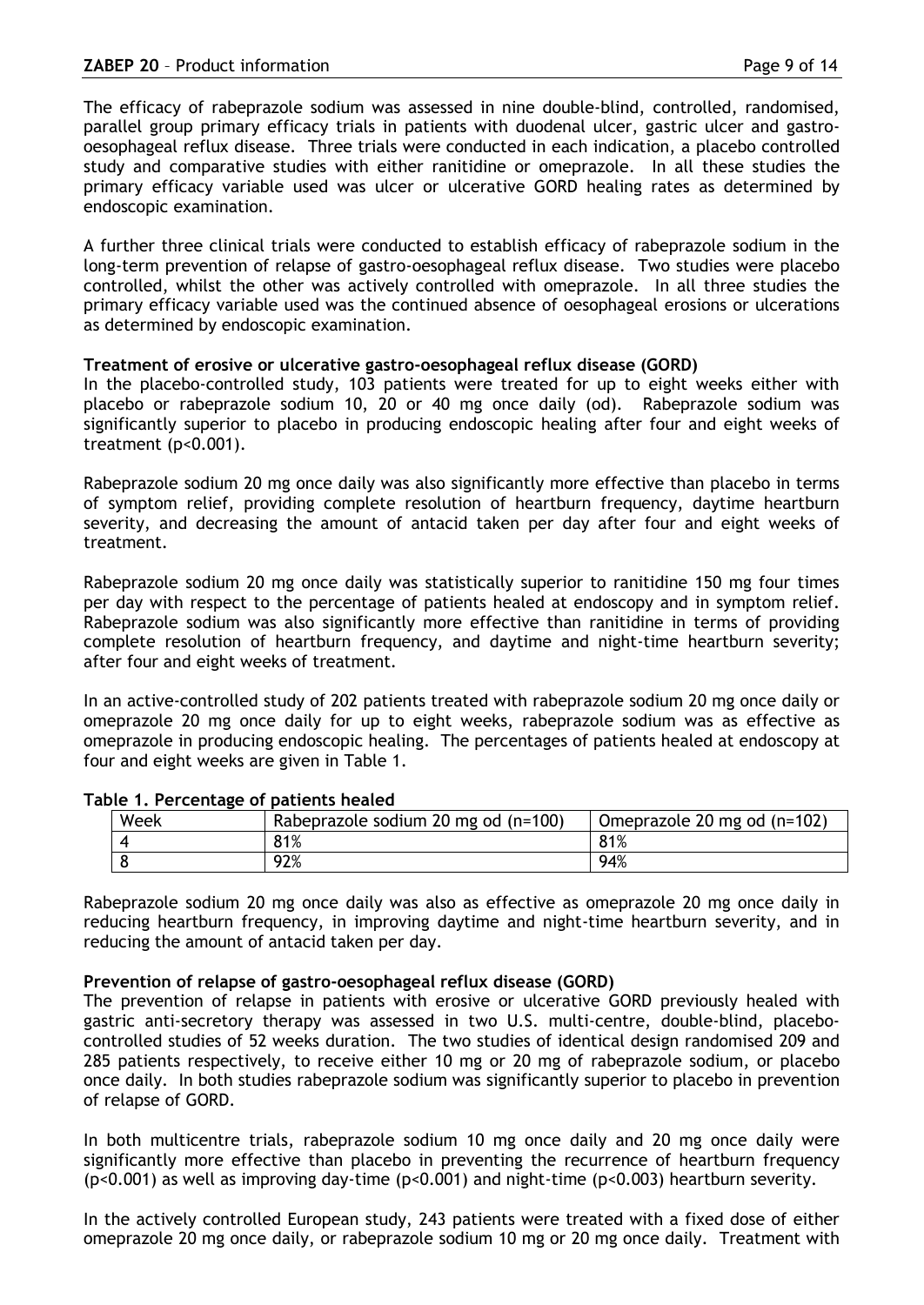both 10 mg and 20 mg rabeprazole sodium were as effective as omeprazole 20 mg in preventing GORD relapse (p=0.5216 and p=0.8004 respectively). See Table 2.

| Week | Rabeprazole sodium 10 | Rabeprazole sodium | Omeprazole 20 mg od |
|------|-----------------------|--------------------|---------------------|
|      | mg od                 | 20 mg od           | $(n=83)$            |
|      | (n=82)                | (n=78)             |                     |
| 片つ   | 95%                   | 96%                | 95%                 |

|  | Table 2. Erosive or ulcerative GORD percentage of patients relapse free |
|--|-------------------------------------------------------------------------|
|  |                                                                         |

Rabeprazole sodium 10 mg and 20 mg once daily were also as effective as omeprazole 20 mg once daily in reducing heartburn frequency, and improving daytime and night-time heartburn severity.

### **Symptomatic gastro-oesophageal reflux disease (GORD)**

On-demand treatment was assessed in a European multicentre, double-blind placebo-controlled randomised withdrawal study (n=418) in endoscopically negative patients.

Following an acute open-label phase, patients were randomised to receive rabeprazole sodium 10 mg or placebo taken once daily, when required, over a six month period. Efficacy of rabeprazole sodium 10 mg on-demand, in patients with complete heartburn relief at baseline was primarily evaluated by the unwillingness to continue the trial because of inadequate heartburn control. Overall, the proportion of patients discontinuing due to inadequate heartburn control was significantly higher for placebo (20%) compared to rabeprazole sodium (6%) (p<0.00001).

Patients were instructed to take study drug until they had experienced a full 24 hours free of heartburn, most patients in the rabeprazole sodium group had maximum episode duration of 4 days or less. In addition, antacid use was about 2-fold higher in the placebo group than in the rabeprazole sodium group (p=0.0011). Treatment failure was associated with an increased antacid consumption.

# **Treatment of duodenal ulcers**

In a US study (n=100) rabeprazole sodium 20 mg once daily was significantly superior to placebo in producing healing of endoscopically defined duodenal ulcers (p=0.001) after four weeks treatment

Patients treated for four weeks with rabeprazole sodium 20 mg once daily reported significantly less ulcer pain frequency (p<0.001). After 7 days treatment with rabeprazole sodium 20 mg once daily, patients reported significantly less daytime (p=0.013) and night-time (p=0.003) ulcer pain severity than patients treated with placebo. This difference continued for the whole study period.

Additionally, rabeprazole sodium 20 mg once daily was significantly more effective than placebo in reducing daily antacid use  $(p<0.001)$ .

In the ranitidine-controlled trial, 375 patients with endoscopically defined duodenal ulcers were treated with rabeprazole sodium 20 mg once daily or ranitidine 150 mg twice daily for up to four weeks. Rabeprazole sodium 20 mg once daily was significantly more effective than ranitidine 150 mg twice daily at producing complete healing of duodenal ulcers after 2 and 4 weeks (p=0.002 and p=0.017 respectively).

Rabeprazole sodium 20 mg once daily was also significantly more effective than ranitidine 150 mg twice daily in producing complete resolution of ulcer pain frequency (week 2, p=0.006), in alleviating night-time ulcer pain severity (week 2, p=0.044), and in reducing antacid consumption  $(p=0.037)$ .

In patients with endoscopically defined duodenal ulcers treated for up to four weeks, rabeprazole sodium 20 mg once daily was as effective as omeprazole 20 mg once daily in producing healing of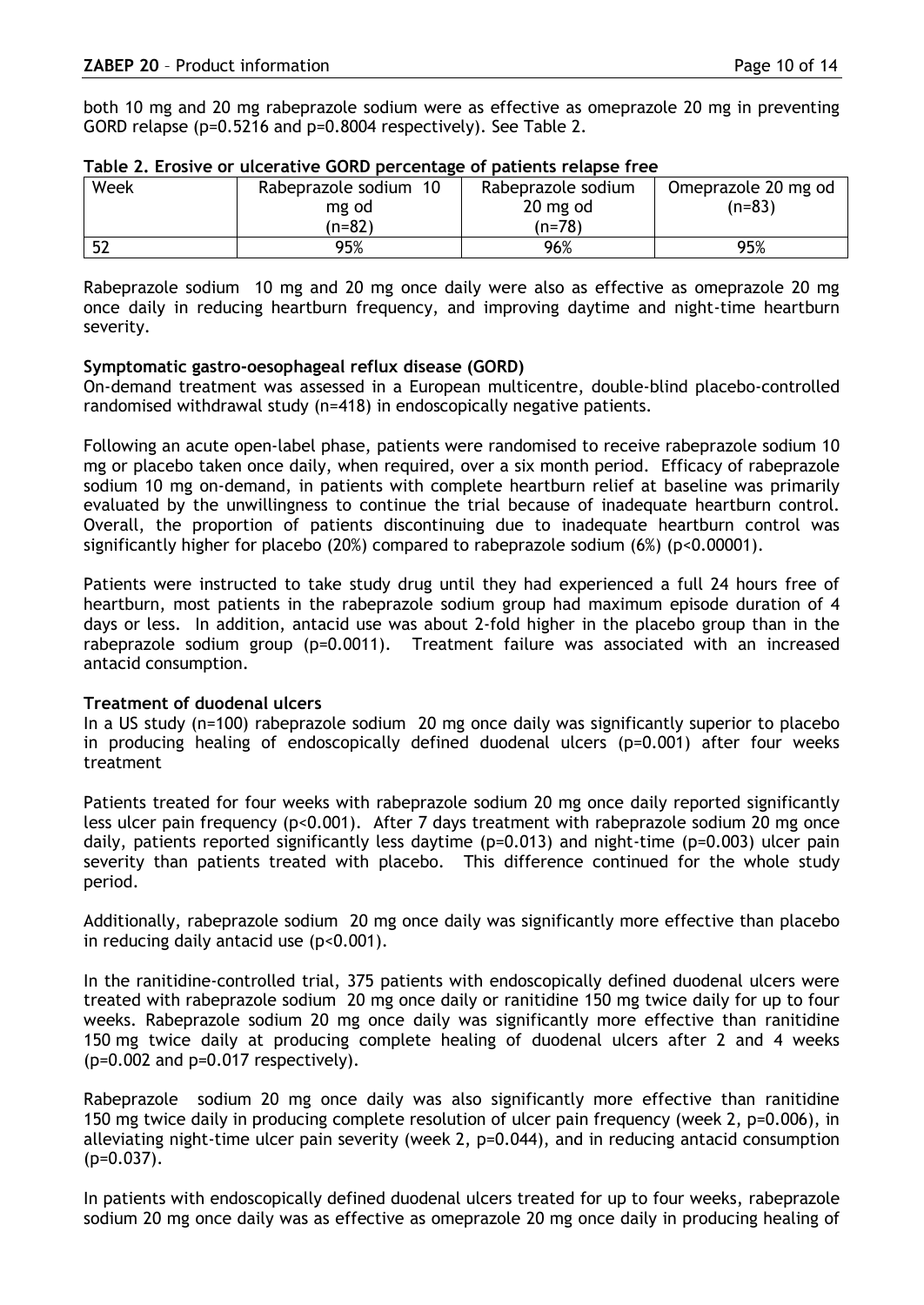duodenal ulcers. The percentages of patients with endoscopic healing at two and four weeks are shown in Table 3.

|  |  | Table 3. Duodenal ulcers percentage of patients healed |
|--|--|--------------------------------------------------------|
|  |  |                                                        |

| Week | Rabeprazole sodium 20 mg od (n=102) | Omeprazole 20 mg od (n=103) |
|------|-------------------------------------|-----------------------------|
|      | 69%                                 |                             |
|      | 98%                                 | 93%                         |

Rabeprazole sodium 20 mg once daily was significantly (p=0.038) more effective than omeprazole 20 mg once daily in reducing daytime ulcer pain severity at week 4. In this trial rabeprazole sodium 20 mg once daily also proved to be as effective as omeprazole 20 mg once daily at reducing ulcer pain frequency and night-time ulcer pain.

# **Treatment of gastric ulcers**

Rabeprazole sodium was found to be significantly (p=0.002) superior to placebo in producing endoscopically defined healing of gastric ulcers after 6 weeks in a placebo-controlled study assessing the effectiveness of rabeprazole sodium 20 mg once daily versus placebo (p<0.001).

The rates of endoscopic healing of gastric ulcers in patients treated with rabeprazole sodium 20 mg once daily (n=184) and ranitidine 150 mg two times per day (n=180) were found to be equivalent after three and six weeks of treatment.

In a European multicentre study comparing rabeprazole sodium 20 mg (n=113) to omeprazole 20 mg (n=114), the rates of endoscopic healing of gastric ulcers were found to be equivalent with the two treatments at three and six weeks. See Table 4.

| Week | Rabeprazole sodium 20 mg od (n=143) | Omeprazole 20 mg od (n=114) |
|------|-------------------------------------|-----------------------------|
|      | 58%                                 | 61%                         |
|      | 91%                                 | 91%                         |

#### **Table 4 Gastric ulcers percentage of patients healed**

Rabeprazole sodium was significantly superior to omeprazole in reducing ulcer pain frequency (week 6,  $p=0.006$ ), in improving daytime ulcer pain severity (week 3,  $p=0.023$ ), and in providing complete resolution of night-time ulcer pain severity (week 6, p=0.022).

# *H. pylori* **eradication**

In a multicentre, randomised, controlled European study conducted to establish the efficacy of rabeprazole sodium based triple therapy for *H pylori* eradication in patients with peptic ulcer disease, the combination: rabeprazole sodium 20mg twice daily with clarithromycin 500mg twice daily and amoxycillin 1g twice daily for a total of 7 days ( $n = 83$ ), achieved an eradication rate of 94% and a healing rate for duodenal ulcers of 91%.

# **5.2 PHARMACOKINETIC PROPERTIES**

# Absorption

Rabeprazole sodium tablets are enteric coated to allow rabeprazole, which is acid labile, to pass through the stomach intact. Absorption is rapid, with peak plasma levels of rabeprazole occurring approximately 3.5 hours after a 20 mg dose. Peak plasma concentrations  $(C_{\text{max}})$  of rabeprazole and AUC are linear over the dose range of 10 mg to 40 mg.

Absolute bioavailability of an oral 20 mg dose (compared to intravenous administration) is about 52%, largely due to pre-systemic metabolism. Additionally, the bioavailability does not appear to increase with repeat administration. In healthy subjects, the plasma half-life is approximately one hour (range 0.7 to 1.5 hours) and the total body clearance is estimated to be 283±98 mL/min.

# Distribution

Rabeprazole is approximately 97% bound to human plasma proteins. After intravenous administration the volume of distribution is 0.34 L/kg.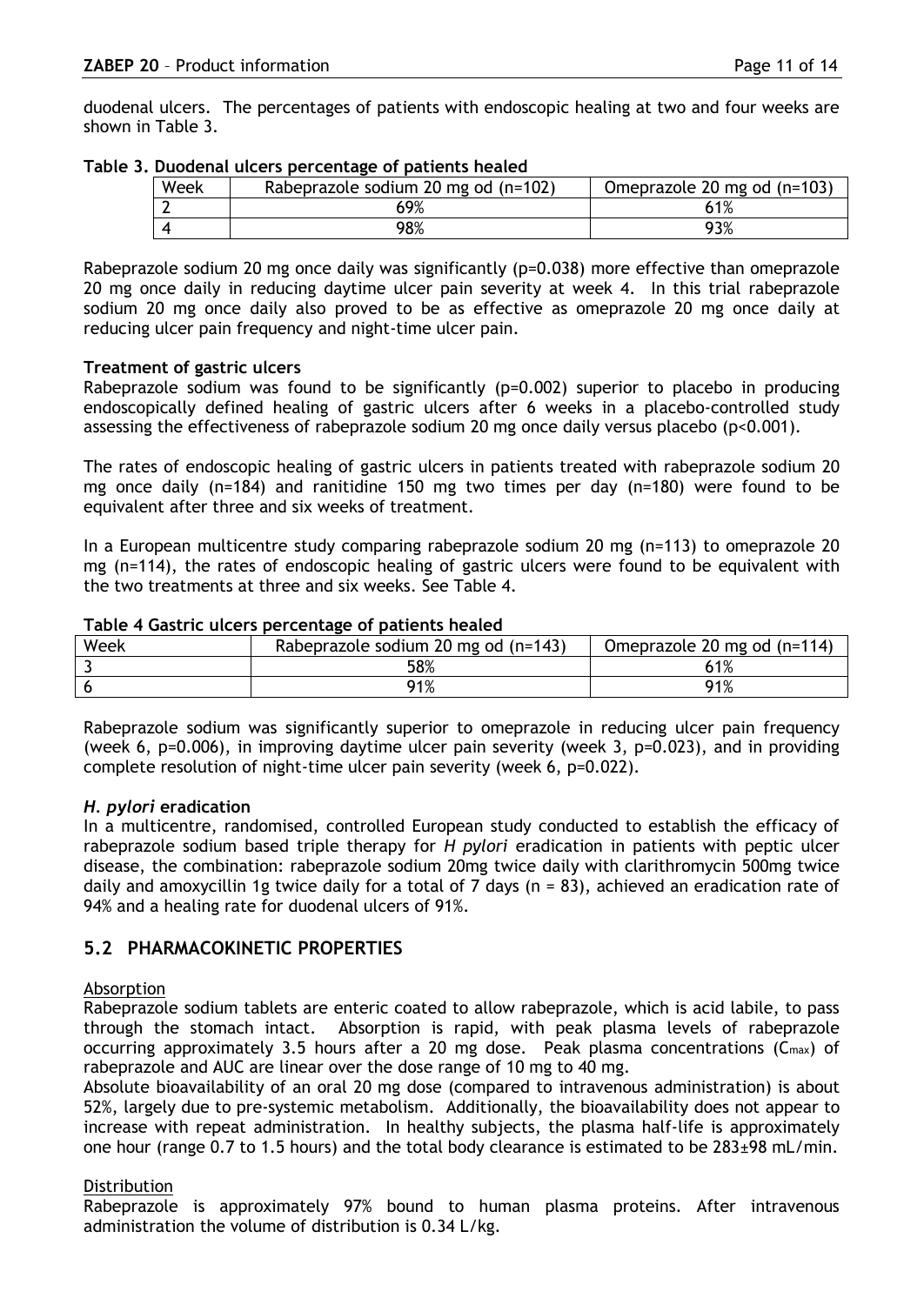#### Metabolism

Rabeprazole is metabolised through the cytochrome P450 (CYP450) hepatic drug metabolism system (see **Section 4.5 INTERACTIONS WITH OTHER MEDICINES AND OTHER FORMS OF INTERACTIONS**). In humans, the thioether (M1) and carboxylic acid (M6) are the main plasma metabolites with the sulphone (M2), desmethyl thioether (M4) and mercapturic acid conjugate (M5) minor metabolites observed at lower levels. Only the desmethyl metabolite (M3) has a small amount of anti-secretory activity, but its presence in plasma is minimal.

### Excretion

Following a single 20 mg <sup>14</sup>C-labelled oral dose of rabeprazole sodium, no unchanged drug was excreted in the urine. Approximately 90% of the dose was eliminated in urine mainly as the two metabolites: a mercapturic acid conjugate (M5) and a carboxylic acid (M6), plus two unknown metabolites also found in the species used in the toxicology studies. The remainder of the dose was recovered in faeces. Total recovery was 99.8%. This suggests low biliary excretion of the metabolites; with bio-transformation and urinary excretion of water soluble metabolites as the primary route of elimination.

### Renal disease

In patients with stable, end-stage, renal failure requiring maintenance haemodialysis (creatinine clearance  $\leq$  5 mL/min/1.73 m<sup>2</sup>), the pharmacokinetics of rabeprazole sodium was very similar to that in healthy volunteers.

### Hepatic disease

In a single dose study of 10 patients with chronic mild to moderate compensated cirrhosis of the liver who were administered a 20 mg dose of rabeprazole sodium,  $AUC_{0.24}$  was approximately doubled, the elimination half-life was 2- to 3-fold higher, and total body clearance was decreased to less than half compared to values in healthy men.

In a multiple dose study of 12 patients with mild to moderate hepatic impairment administered 20 mg rabeprazole sodium once daily for eight days,  $AUC_{0-∞}$  and  $C_{MAX}$  values increased approximately 30% compared to values in healthy age- and gender-matched subjects. These increases were not statistically significant.

No information exists on rabeprazole disposition in patients with severe hepatic impairment. Please refer to **Section 4.2 DOSE AND METHOD OF ADMINISTRATION** for information on dosage adjustments in patients with hepatic impairment.

# Geriatrics

Elimination of rabeprazole was decreased in the elderly. Following 7 days of daily dosing with 20 mg of rabeprazole sodium, the AUC approximately doubled and the  $C_{\text{max}}$  increased by 60% as compared to young healthy volunteers. However, there was no evidence of rabeprazole accumulation.

# **5.3 PRECLINICAL SAFETY DATA**

# **Genotoxicity**

Rabeprazole was positive in assays for gene mutations (the AMES test, forward gene mutation tests in Chinese hamster ovary cells (CHO/HGPRT) and mouse lymphoma cells (L5178Y/TK+/-)). Its demethylated-metabolite was also positive in the AMES test. Rabeprazole was negative in assays for chromosomal damage (the *in vitro* Chinese hamster lung cell chromosome aberration test, the *in vivo* mouse micronucleus test), and *in vitro* and *ex vivo* rat hepatocyte unscheduled DNA synthesis (UDS) tests.

# **Carcinogenicity**

In this section, the relative exposure levels in animals have been calculated using a human dose of 20mg/day, the maximum recommended rabeprazole sodium dose for the treatment of GORD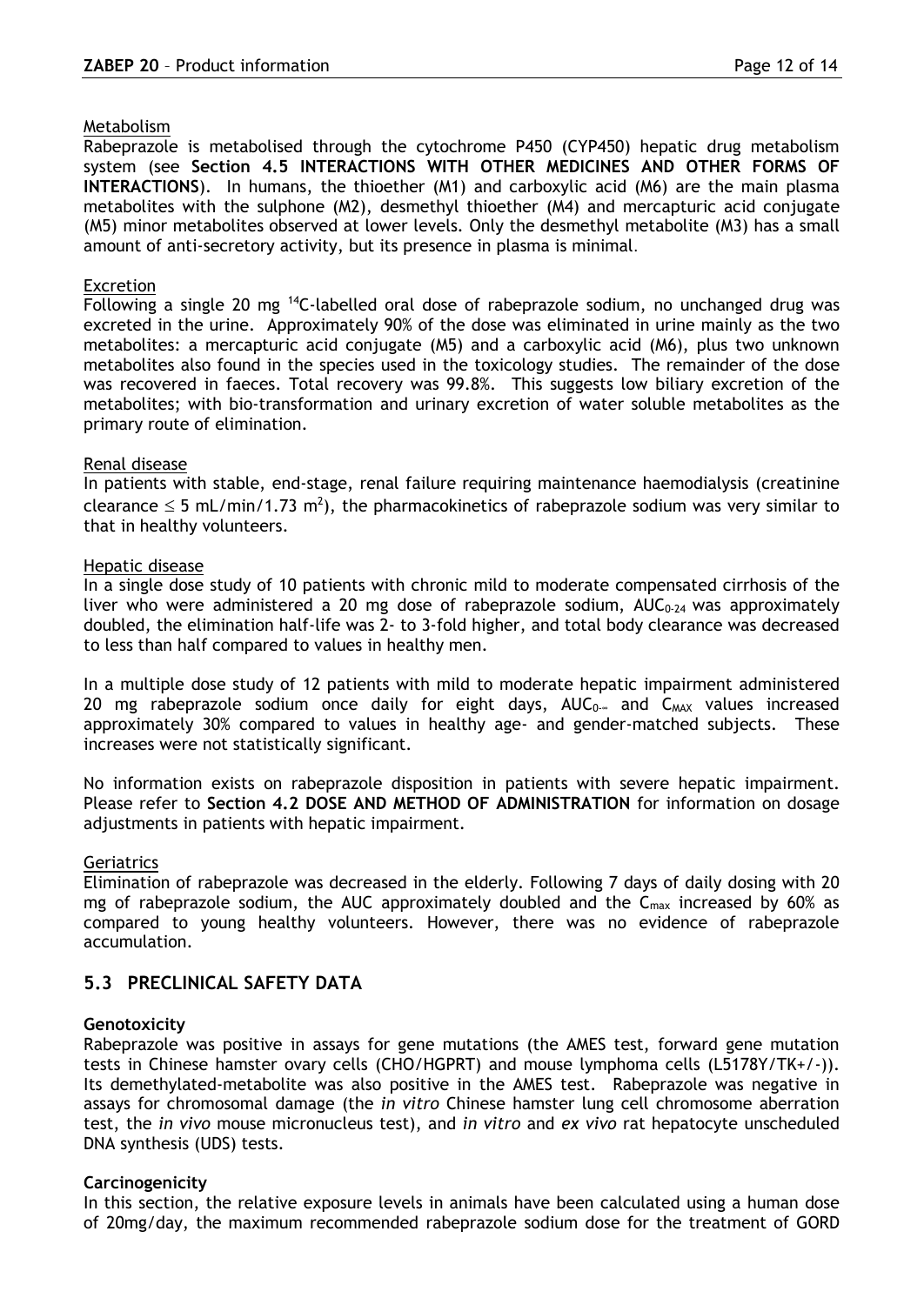and active gastro-duodenal ulcers. For *H pylori* eradication, the recommended dose of rabeprazole sodium is 40 mg/day (20mg b.i.d.) for one week; this should be taken into account when reviewing exposure figures.

In an 88/104 week carcinogenicity study in CD-1 mice, rabeprazole sodium at oral doses up to 100 mg/kg/day did not produce any increased tumour occurrence. The highest tested dose produced a systemic exposure to rabeprazole (AUC) of 1.40 µg.hr/mL which is 1.6 times the human exposure at the recommended dose for GORD (20 mg/day).

In a 104-week carcinogenicity study in SD rats, males were treated with oral doses of 5, 15, 30 and 60 mg/kg/day and females with 5, 15, 30, 60 and 120 mg/kg/day. Rabeprazole produced gastric enterochromaffin-like (ECL) cell hyperplasia in male and female rats and ECL cell carcinoid tumours in female rats at all doses. The lowest dose (5 mg/kg/day) produced a systemic exposure to rabeprazole (AUC) of about 0.1 µg.hr/mL which is about 0.1 times the human exposure at 20 mg/day. In male rats, no treatment-related tumours were observed at doses up to 60 mg/kg/day producing a rabeprazole plasma exposure (AUC) of about 0.2 µg.hr/mL (0.2 times the human exposure at 20 mg/day).

# **6. PHARMACEUTICAL PARTICULARS**

# **6.1 LIST OF EXCIPIENTS**

Refer to Section 2 – **QUALITATIVE AND QUANTITATIVE COMPOSITION**.

# **6.2 INCOMPATIBILITIES**

### Refer to **SECTION 4.5 INTERACTIONS WITH OTHER MEDICINES AND OTHER FORMS OF INTERACTIONS.**

# **6.3 SHELF LIFE**

In Australia, information on the shelf life can be found on the public summary of the Australian Register of Therapeutic Goods (ARTG). The expiry date can be found on the packaging.

# **6.4 SPECIAL PRECAUTIONS FOR STORAGE**

Store below 25°C.

# **6.5 NATURE AND CONTENTS OF CONTAINER**

Aluminium/ aluminium foil blister packs of 30 tablets.

# **6.6 SPECIAL PRECAUTIONS FOR DISPOSAL**

In Australia, any unused medicine or waste material should be disposed of in accordance with local requirements.

# **6.7 PHYSICOCHEMICAL PROPERTIES**

Rabeprazole sodium is a substituted benzimidazole and belongs to the class of proton pump inhibitors. Its solubility in water is pH dependent, being very soluble in water at ph 9 to 11, and only slightly soluble in water at pH 8. It is very soluble in methanol, freely soluble in dichloromethane and practically insoluble in hexane. Rabeprazole sodium is a BCS Class III drug.